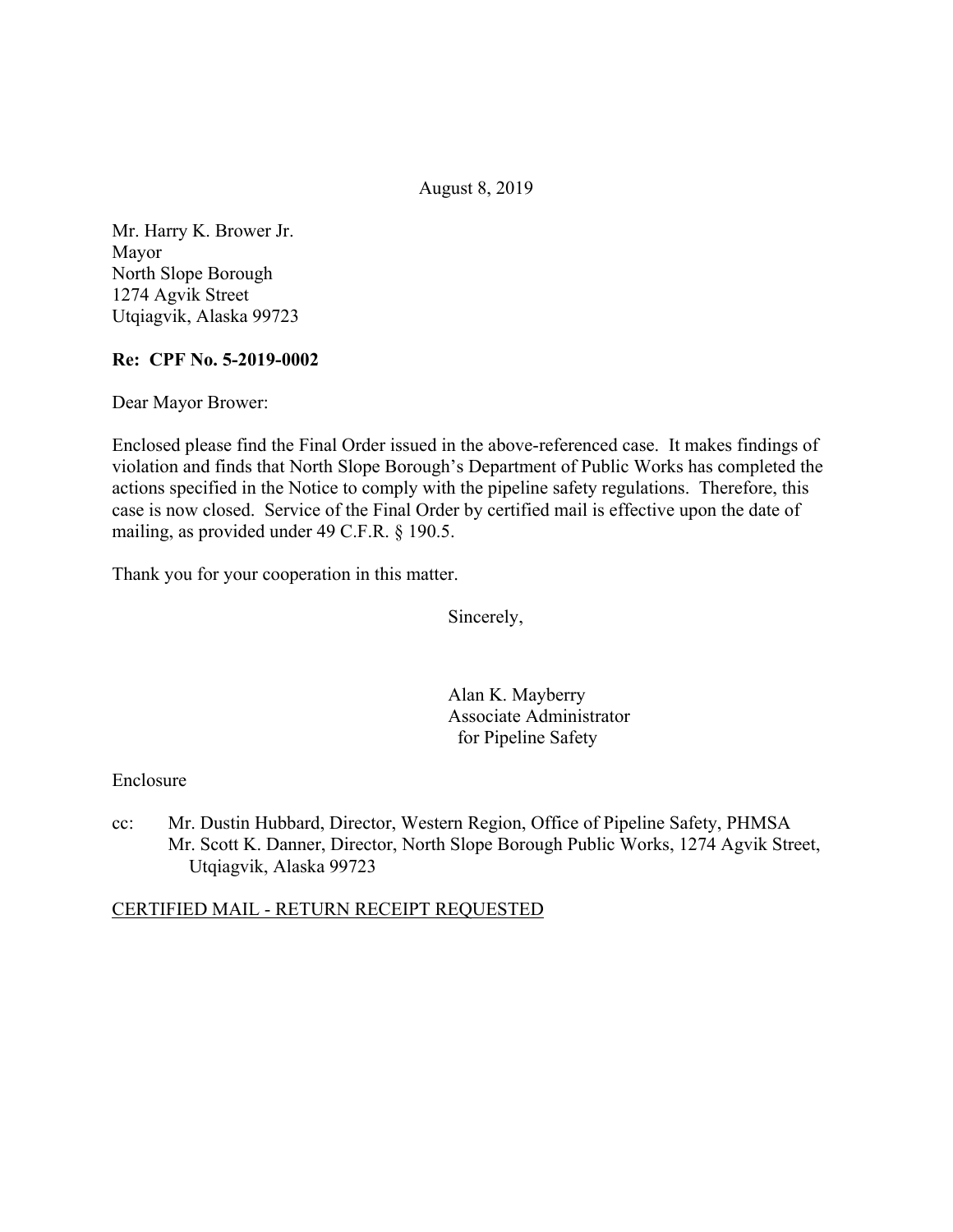## **U.S. DEPARTMENT OF TRANSPORTATION PIPELINE AND HAZARDOUS MATERIALS SAFETY ADMINISTRATION OFFICE OF PIPELINE SAFETY WASHINGTON, D.C. 20590**

**) In the Matter of ) ) North Slope Borough, ) CPF No. 5-2019-0002 a municipal corporation, ) ) Respondent. )**   $\overline{\phantom{a}}$ 

**\_\_\_\_\_\_\_\_\_\_\_\_\_\_\_\_\_\_\_\_\_\_\_\_\_\_\_\_\_\_\_\_\_\_\_\_** 

<u>.</u>

#### **FINAL ORDER**

On March 27 through March 31, 2017, pursuant to 49 U.S.C. § 60117, a representative of the Pipeline and Hazardous Materials Safety Administration (PHMSA), Office of Pipeline Safety (OPS), conducted an on-site pipeline safety inspection of the facilities and records of North Slope Borough's Department of Public Works (NSBPW or Respondent), specifically, the Barrow Gas Field Transmission Line in Utqiagvik, Alaska. The Barrow Gas Field Transmission Line is a six-inch,  $5.6$ -mile-long gas transmission pipeline.<sup>1</sup>

As a result of the inspection, the Director, Western Region, OPS (Director), issued to Respondent, by letter dated January 15, 2019, a Notice of Probable Violation and Proposed Compliance Order (Notice), which also included warnings pursuant to 49 C.F.R. § 190.205. In accordance with 49 C.F.R. § 190.207, the Notice proposed finding that NSBPW had committed two violations of 49 C.F.R. Part 192 and proposed ordering Respondent to take certain measures to correct the alleged violations. The warning items required no further action, but warned the operator to correct the probable violations or face possible future enforcement action.

NSBPW responded to the Notice by letter dated January 28, 2019 (Response). The company did not contest the allegations of violation but provided information concerning the corrective actions it had taken. Respondent did not request a hearing and therefore has waived its right to one.

### **FINDINGS OF VIOLATION**

In its Response, Respondent did not contest the allegations in the Notice that it violated 49 C.F.R. Part 192, as follows:

<sup>&</sup>lt;sup>1</sup> Pipeline Safety Violation Report (Violation Report), (Jan. 15, 2019) (on file with PHMSA), at 1; NSBPW website, *available at* <http://www> [north-slope.org/departments/public-works/fuel-natural-gas](https://north-slope.org/departments/public-works/fuel-natural-gas) (last visited Mar. 19, 2019).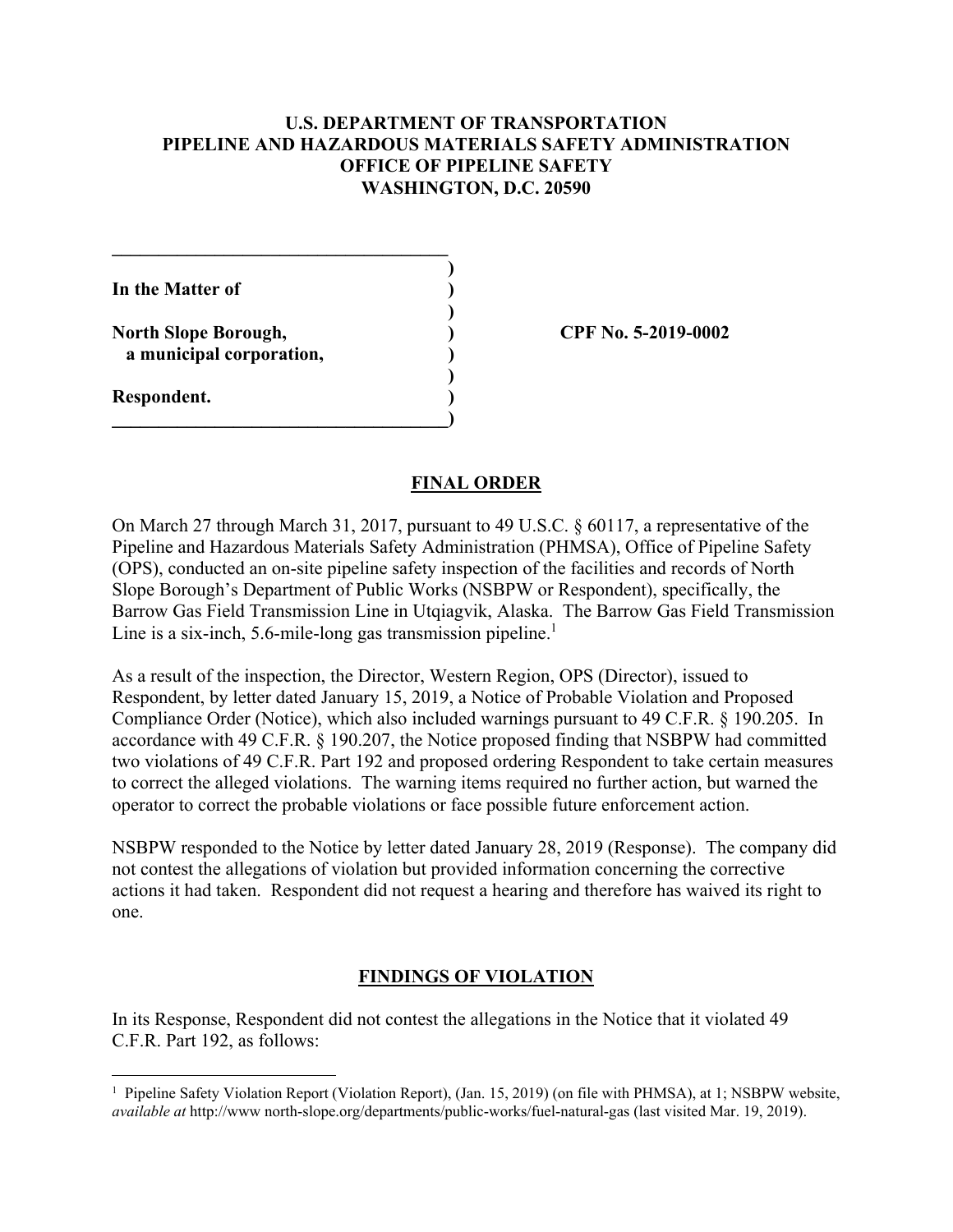**Item 1:** The Notice alleged that Respondent violated 49 C.F.R. § 192.463(a) which states:

#### **§ 192.463 External corrosion control: Cathodic protection.**

(a) Each cathodic protection system required by this subpart must provide a level of cathodic protection that complies with one or more of the applicable criteria contained in appendix D of this part. If none of these criteria is applicable, the cathodic protection system must provide a level of cathodic protection at least equal to that provided by compliance with one or more of these criteria.

Appendix D to Part 192—Criteria for Cathodic Protection and Determination of Measurements states in relevant part:

 this voltage must be made with the protective current applied, and in I. *Criteria for cathodic protection* —A. *Steel, cast iron, and ductile iron structures*. (1) A negative (cathodic) voltage of at least 0.85 volt, with reference to a saturated copper-copper sulfate half cell. Determination of accordance with sections II and IV of this appendix.

The Notice alleged that Respondent violated 49 C.F.R. § 192.463(a) by failing to have the cathodic protection (CP) system required by this subpart to provide a level of CP that complies with one or more of the applicable criteria contained in Appendix D of Part 192. Specifically, the Notice alleged that Respondent produced a contracted study from October 2016 which showed that the pipeline was tested for CP. The study showed, however, that the current configuration of the CP system on the transmission line did not allow CP readings to be properly tested as required by 49 CFR 192.463(a) or Part  $192<sup>2</sup>$ . The configuration of the CP system featured anode ribbons directly bonded to the buried pipeline. No consideration for voltage drop due to soil resistivity (IR Drop) could be considered as magnesium anodes were bonded uninterruptedly, directly to the pipe. Pipe-to-soil measurements were recorded despite the inability to remove the IR Drop.<sup>3</sup> Although roughly 50 percent of the pipeline's "on" potential was above the -850 mV structure-to-soil criterion, the readings were inaccurate because of the inability to remove the IR Drop, which, when calculated, would ultimately reduce the value of the "on" potential. Accounting for the IR Drop would result in an even larger percentage (more than 50 percent) of the line not meeting the CP criteria.<sup>4</sup>

Respondent did not contest this allegation of violation. Accordingly, based upon a review of all of the evidence, I find that Respondent violated 49 C.F.R. § 192.463(a) by failing to have the cathodic protection system required by this subpart to provide a level of cathodic protection that complies with one or more of the applicable criteria contained in Appendix D of Part 192.

<u>.</u>

<sup>&</sup>lt;sup>2</sup> Violation Report, at 4-5 and Ex. A.

<sup>&</sup>lt;sup>3</sup> Violation Report, at 4-5 and Ex. A.

<sup>4</sup> Violation Report, at 4-5 and Ex. A.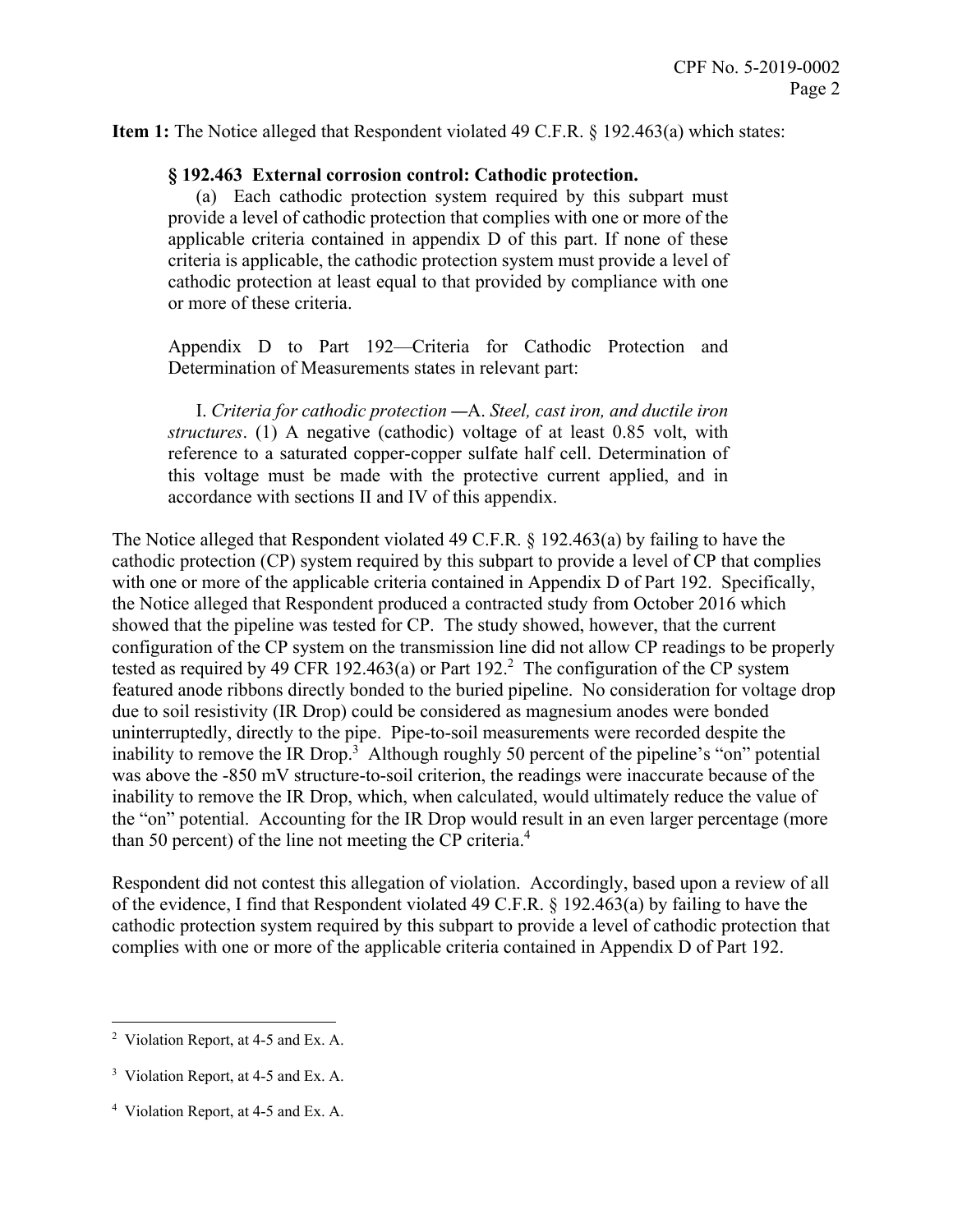**Item 2:** The Notice alleged that Respondent violated 49 C.F.R. § 192.465(d), which states:

# **§ 192.465(d) External corrosion control: Monitoring.**

 $(a) \ldots$ 

(d) Each operator shall take prompt remedial action to correct any deficiencies indicated by the monitoring.

The Notice alleged that Respondent violated 49 C.F.R. § 192.465(d) by failing to take prompt remedial action to correct any deficiencies indicated by external corrosion monitoring. Specifically, the Notice alleged that NSBPW failed to take remedial action based on a study that identified deficiencies in maintaining cathodic protection over most of its pipeline.<sup>5</sup>

Respondent did not contest this allegation of violation. Accordingly, based upon a review of all of the evidence, I find that Respondent violated 49 C.F.R. § 192.465(d) by failing to take prompt remedial action to correct any deficiencies indicated by the monitoring.

These findings of violation will be considered prior offenses in any subsequent enforcement action taken against Respondent.

# **WARNING ITEMS**

With respect to Items 3-11, the Notice alleged probable violations of Part 192, but did not propose a civil penalty or compliance order for these items. Therefore, these are considered warning items. The warnings are for:

49 C.F.R. § 192.479(a)-(b) **(Item 3)**: Respondent's alleged failure to coat each pipeline or portion of pipeline that is exposed to the atmosphere. For example, most above-ground areas had no coating and incipient pitting had occurred or the coating had deteriorated. Valve stations had significant coating loss, incipient pitting, and metal-on-metal supports. The lack of any coating and extreme coating-loss on the pipeline and facilities does not comport with the requirement to clean and coat each portion of the pipeline that is exposed to the atmosphere.

49 C.F.R. § 192.614(c) **(Item 4)**: Respondent's alleged failure to meet the standards for a damage prevention program under § 192.614.

49 C.F.R. § 192.615(a)(4) **(Item 5)**: Respondent's alleged failure to list the quantity, location, and availability of materials and tools for emergencies in its procedures.

49 C.F.R. § 192.615(b)(1)-(2) **(Item 6)**: Respondent's alleged failure to provide any records indicating that NSBPW trained appropriate operating personnel to ensure that they were knowledgeable of the emergency procedures nor any records verifying that the training is effective.

<sup>1</sup> 5 Violation Report, at 12 and Ex. A.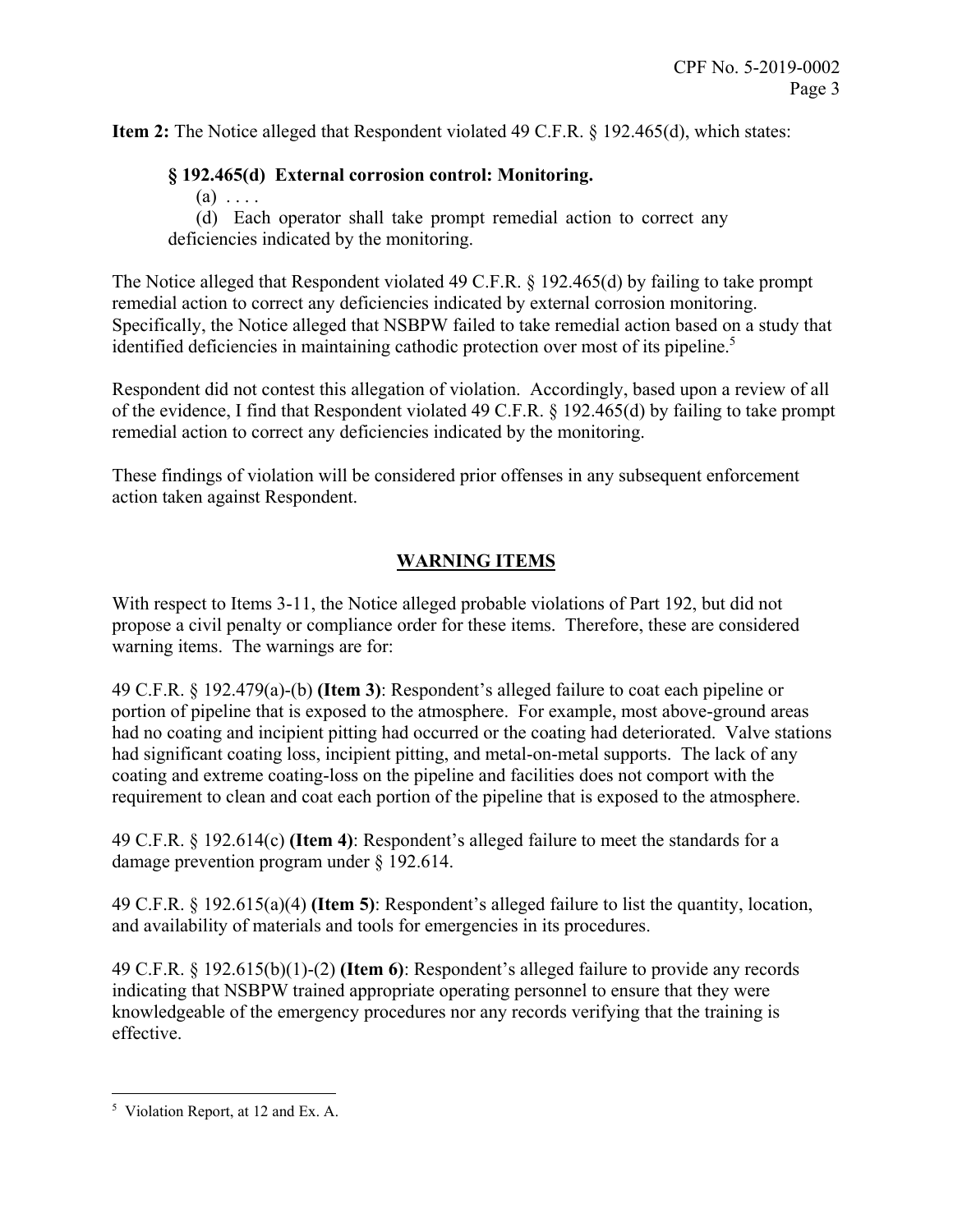police, and other public officials in compliance with  $\S 192.615(c)(1)(4)$ . NSBPW is required to 49 C.F.R. § 192.615(c) **(Item 7)**: Respondent's alleged failure to liaise with appropriate fire, learn the responsibilities and resources of each government organization that may respond to a gas pipeline emergency, acquaint the public officials with the operator's ability in responding to a gas pipeline emergency, identify the types of gas pipeline emergencies of which the operator might notify the officials, and plan how the operator and officials can engage in mutual assistance to minimize hazards to life or property.

49 C.F.R. § 192.709(a) **(Item 8)**: Respondent's alleged failure to produce procedures in effect for 2013 pipeline repair work in accordance with the requirement to keep a "description of each repair" consistent with  $\S$  192.709(a).

49 C.F.R. § 192.709(c) **(Item 9)**: Respondent's alleged failure to provide complete records for the past five years of testing of emergency valves as required by  $\S$  192.709(c). Regarding inspection and partial operation of emergency transmission line valves, NSBPW produced complete records for 2014 and 2016, partial records for 2015 and 2011, and no records for 2012 and 2013.

49 C.F.R. § 192.805(h) **(Item 10)**: Respondent's alleged failure to demonstrate that personnel were properly qualified to perform the 2013 repair work on the Barrow Gas Field Transmission Line.

49 C.F.R. § 192.807(b) **(Item 11)**: Respondent's alleged failure to maintain records of employee training on abnormal operating conditions.

NSBPW presented information in its Response showing that it had taken certain actions to address the cited items. If OPS finds a violation of these provisions in a subsequent inspection, Respondent may be subject to future enforcement action.

# **COMPLIANCE ORDER**

The Notice proposed a compliance order with respect to Items 1 and 2 in the Notice for violations of 49 C.F.R. §§ 192.463(a) and 192.465(d), respectively. Under 49 U.S.C. § 60118(a), each person who engages in the transportation of gas or who owns or operates a pipeline facility is required to comply with the applicable safety standards established under chapter 601. The Director indicates that Respondent has taken the following actions specified in the proposed compliance order:

> 1. With respect to the violation of § 192.463(a) (**Item 1**), Respondent has implemented an extensive upgrade to the Barrow Gas Field Transmission Line cathodic protection system. A new impressed-current linear anode (AnodeFlex) cathodic protection system was designed and constructed from 2017 through 2018 and was successfully commissioned in 2018. Respondent committed extensive financial resources during the two-year period 2017 through 2018 for cathodicprotection upgrades, and has used sound engineering practices, established criteria,